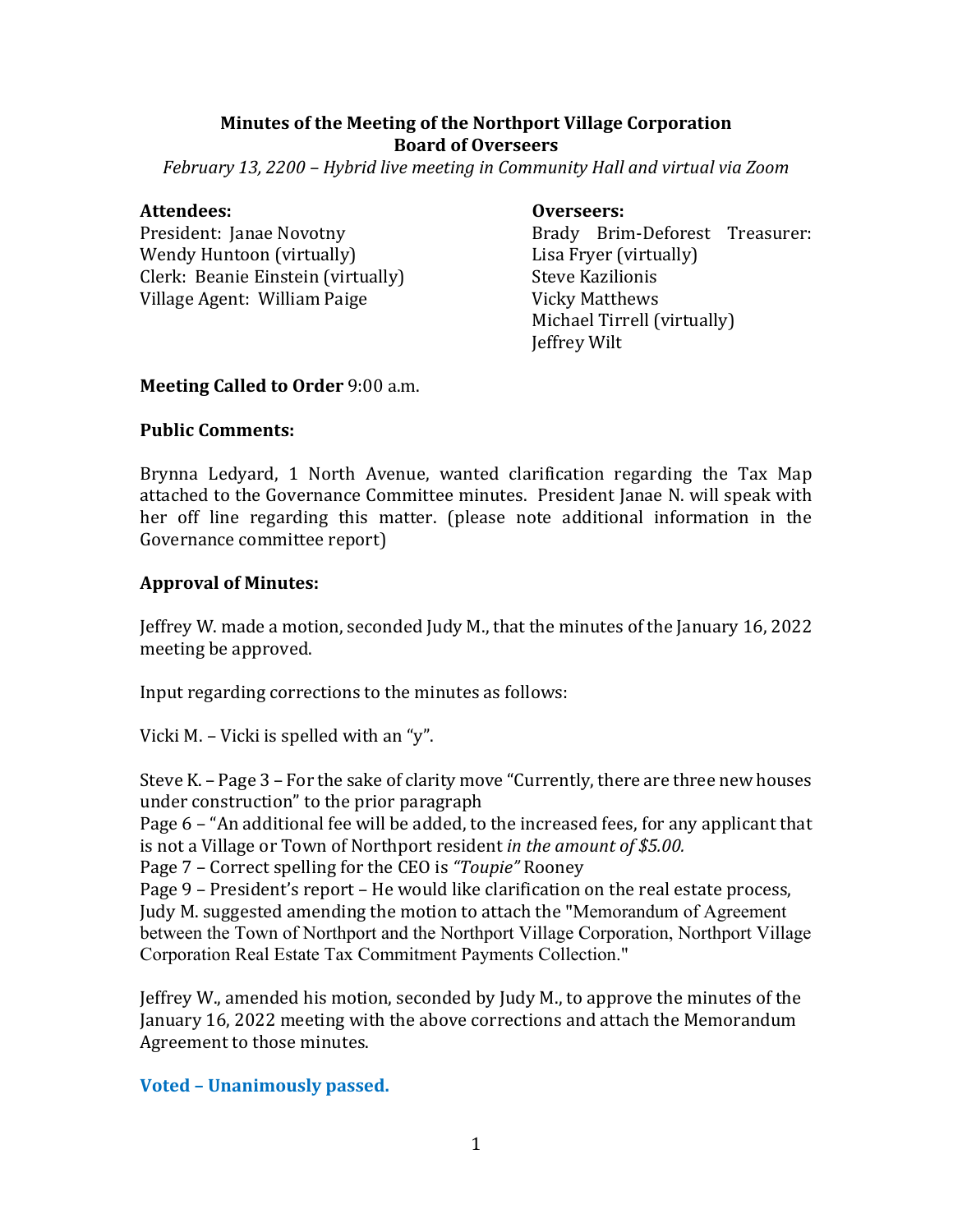Jeffrey W., made a motion seconded by Vicki M., to approve the minutes of the February 6, 2022 meeting as written.

Steve K. – Page 3 – to correct the minutes to read *"Steve K. specifically requested that an analysis be put together comparing past history with current history and that analysis should be presented at an Overseers meeting sometime in the relatively near future".*

Jeffrey W. amended his motion, seconded by Vicki M., to approve the February 6, 2022 minutes with the above correction.

Voted – Unanimously passed.

Steve K. felt that it was imperative that the Overseers receive draft minutes of Overseer meetings no more than two weeks after a meeting. Overseers can offer revisions to the draft while the meeting is top of mind. This allows preparation of a "final" draft including "corrections" for Overseer approval.

# **Village Agent Report: Bill Paige (Written Report Attached)**

Additions to the written report:

## Contracted services

The curbside trash pick-up contract ends on September 19 and the Lawn contract expires on October 31, 2022. Bill suggested that these contracts be done earlier so we have them in place before they expire. The current contracts for Lawn and Trash are 3 years. Bill will work with the Infrastructure Committee to add some additional areas that will need to be taken care of.

There is general agreement that this process should be completed as soon as possible, the target is Overseers approval of the contracts at the March meeting.

## Merrithew Square Plowing

Residents are not moving their cars during a storm therefore Bill is unable to plow that area. The Merithew square parking area is already included in the parking ban. Janae N suggested sending out a notice regarding the Winter Parking Ban in a Utility mailing. (please see offer from Paul Overgaard later in these minutes).

## Main Street (and other) encroachments onto Village property.

Judy M. suggested reminding the residents by sending out a notice that they are exceeding the limits of their property.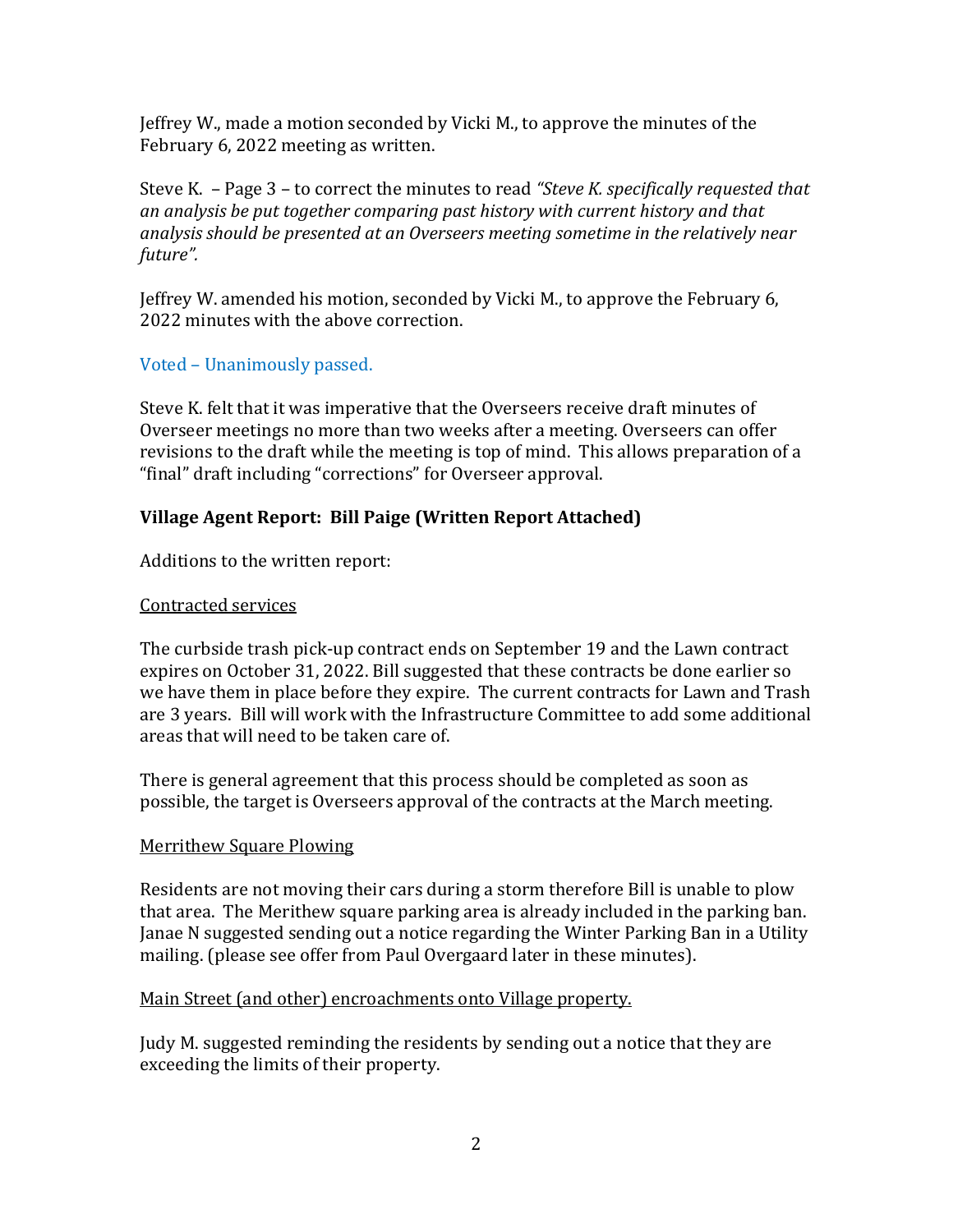Bill P. -The encroachments at 34 Main Street have not been removed. Janae N. Received an email from the residents at 34 Main stating they never received our first communication in November. This communication was sent by certified and regular mail. They did receive our latest communication regarding the Criminal Trespass process. However, the resident stated because of the frozen ground she is unable to move the encroachment. Steve K. suggested the Overseers send a letter asking for a date when the residents plan to remove the encroachment. If there is no response, the NVC should move forward with the Criminal Trespass Order.

## **Treasurer's Report: Wendy Huntoon (Written Report Attached)**

Warrants have been prepared in the format the Overseers are familiar with. Overseers should review and sign the warrants after the meeting.

As indicated in the Treasurer's Report, we are paying the bills by hand, once we have four signatures on the Warrants Jeffrey W. will write the checks and Jane N. will sign the checks to maintain appropriate separation of functions. Wilke & Associates will be preparing the February 2022 warrants.

The Treasurer recommends that we return to the electronic Warrant approval process move approval up by a week. Bangor Savings bill paying function can add up to a 7-day delay in sending out the checks. If the Board moves the approval process up a week, our vendors will be receiving checks on time.

The Treasurer sent out a doodle poll to schedule budget workshops with the best days February 19, 2022 8:00am – 9:30 am and March 26, 2022 8:30-10:00 am.

Jeffrey W. There is a public meeting scheduled regarding the sewer moratorium on March 26 at 9:00 a.m. The Utilities' public hearing and the Overseers' workshop are scheduled at the same time. Proposed solution: Utilities public hearing remains at 9:00, Overseers' workshop moves to 10:00 – noon.

Steve K. offered to work with Shiloh, office assistant, to download and publish bank statements. Wendy H. will follow through with him with a list of desired bank and payroll information.

## **Finance Committee: Judy Metcalf – No Report**

## **Governance Committee: Judy Metcalf (Written Report Attached)**

There are two action items for the Overseers. Judy M. moved, seconded by Brady B., that the **Policy for Public Access**, which was the subject of the public hearing in February, and has had no changes since that hearing, be approved.

Voted – Unanimously passed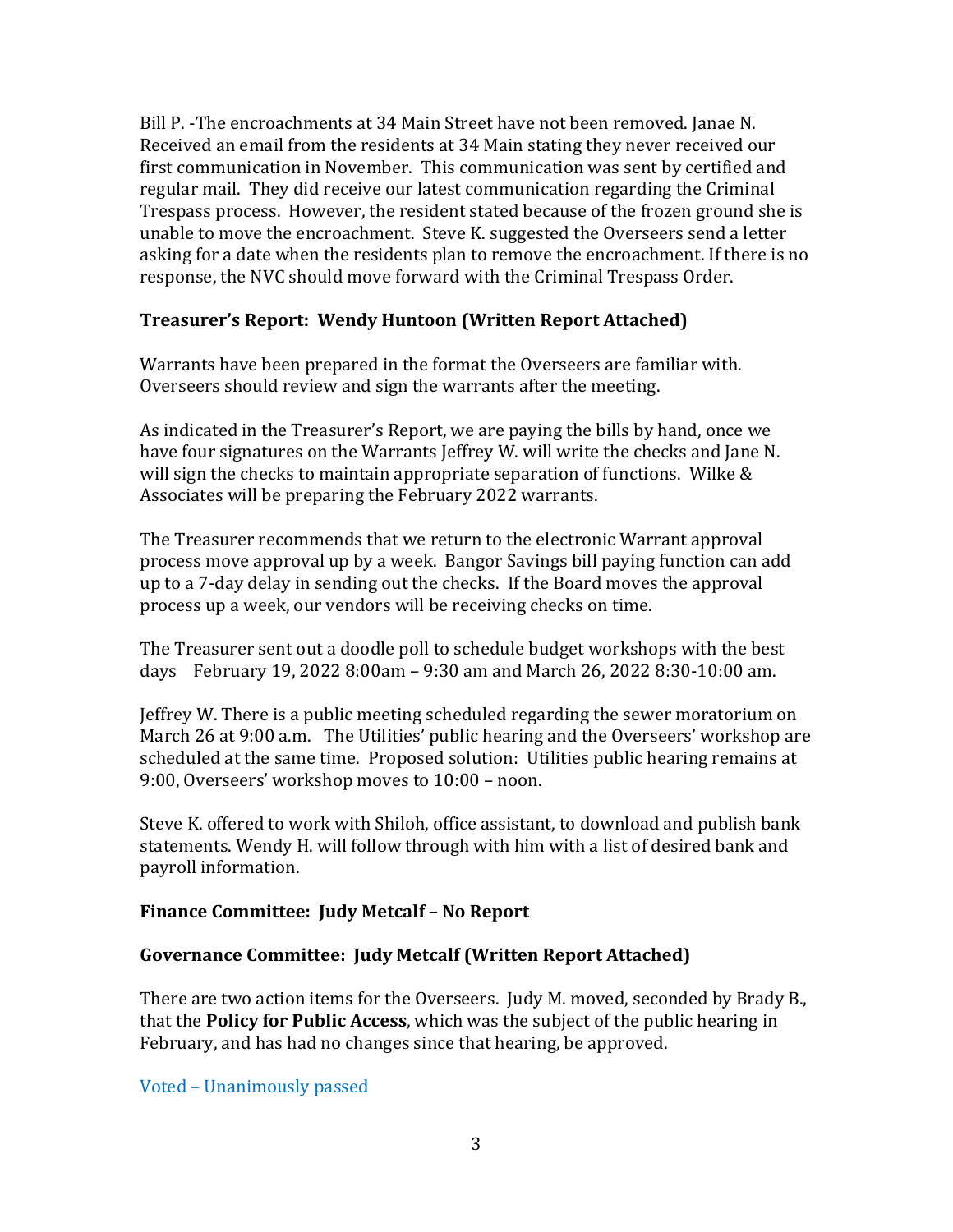The second action item is the **Remote Participation Policy**, which was also a subject of a public hearing on January 16, 2022. As a consequence of the public hearing the Committee has incorporated, in an affirmative statement, that regardless of whether the Overseers are meeting remotely, or in person, a remote access option will be made available to the public. She moved, seconded by Jeffrey W. that the Overseers adopt the Remote Participation Policy as amended.

#### Voted – Unanimously passed

**Tax map** - The committee's report that was distributed has caused some confusion or concern to some residents. The purpose of the Tax Map, attached to the Report, was to do, what the Committee has been charged with, to identify the publicly owned Village property and to make plans and recommendations as to what to do about the publicly owned property. The Tax Map is a mark-up of an existing Tax Map showing what the Committee has been able to discern, to date, what NVC has legal title to. All the information the Committee has is part of public records, such as the Tax Assessor's data at the town of Northport and other information that has come to their attention. The purpose of the Tax Map is simply to show us what we know we own to date. It is important to note that the Town of Northport is solely responsible for managing the Tax Map

Secondly, at the special meeting of the Overseers on February 6, there was concern from a resident about a tree and the reference to a potential "fire lane" between the Haverty property and the Bandy property. The Committee has done substantial research at the Registry of Deeds to confirm that statement and found no records of the Northport Village Corporation owning land between those two parcels running north to south. The Committee will be corresponding both with Mr. Haverty and the Bandy's to help us identify what their lines are.

The current **Fireworks Ordinance** bans the use of consumer fireworks anywhere in the Village. Because public fireworks were displayed the past New Years Eve on Village Property, residents have asked the Committee to change the Fireworks Ordinance. Final approval of any changes would require approval of the Town of Northport. A public hearing would have to be held.

Vicki M. – The Fireworks Ordinance was put in effect for a specific reason and is not sure it needs to be changed. The Committee is going to recommend limited fireworks only in "off season" circumstances. See attached Report Janae N. Discussion regarding the Fireworks Ordinance should be placed on the Overseers agenda for the March meeting so the public has the opportunity to participate in the discussion and weigh in on whether they want the Ordinance changed.

Regarding the **Zoning Ordinance** review and revision, the Committee wants to remind residents that Zoning Ordinance review and revision has to be community driven. If there are issues residents want changed or addressed and clarified in the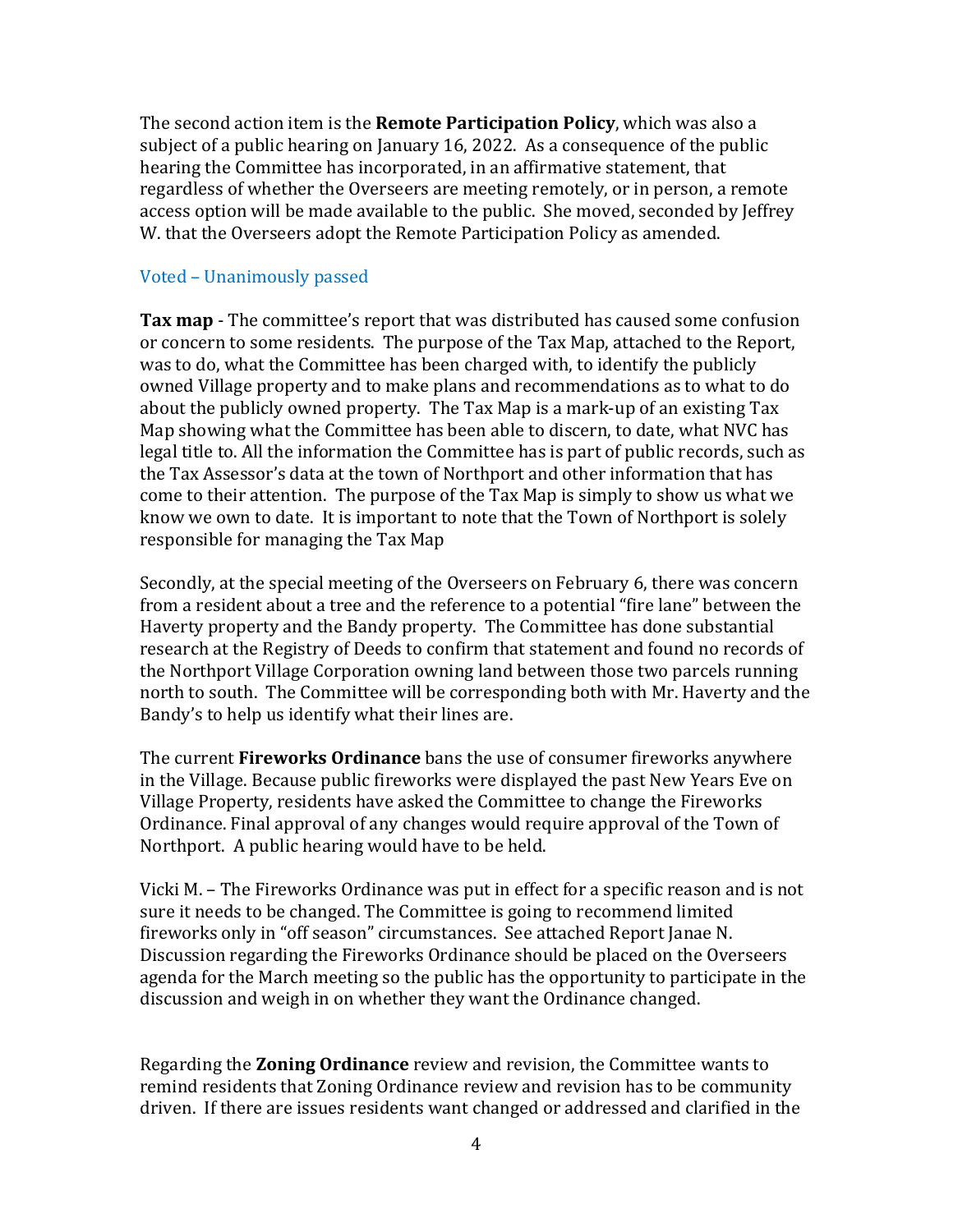Ordinance, let the Governance Committee know. The next meeting of the Committee is March 5, 2022 at 9:30 a.m.

Jeffrey W. asked if there a provision in the permitting process to require a survey to determine property lines. Judy M. not currently, one of the things the Committee discussed at their February meeting was there a way to tighten the preconditions of getting a permit. Of course, this requires input from the town CEO Toupie Rooney.

Brady B. Asked Judy M. for clarification on "Evaluating impact on community of rental use property" under Zoning Ordinance Review, and what considerations is the Committee contemplating in that regard. Judy M. The Committee has had several comments from the community particularly, about whether VRBO or Air B & B is altering the understanding of the patterns of use of the community. There was a discussion at the February meeting whether that was any different from the weekly rentals. The bullet points on the Committee report (attached) reflect emails the committee has received from residents. The Ordinance says that our districts are limited to single family use; but rental is allowed, so there was discussion about what does that mean when there are multiple families renting a property. The concerns on the report have been flagged by community members.

**Regarding storm water runoff** - Judy M. Since the Shoreland Zone Ordinance covers the first 250 feet in all of Bayside, the committee will take a look at what the statewide Shoreland Zoning Ordinance says, can we borrow some of those state recommendations and layer them over our own Ordinance. One, they work; two they will address the clear problems we identified on several occasions regarding road run-offs; and three it might make Toupie's job a little easier if she is working with a set a rules that is broader and universal.

Brady B. – asked if the Zoning Ordinance is to be revised, does it require the Town's approval. It does not require town approval. To revise the Ordinance there will be one or two public hearings, the public participates avidly in this process.

# **Tree Committee: Lisa Fryer, Tree Warden**

The Tree Committee is meeting next month and will have further information regarding completing the grant. Quotes for Ash Borer treatment for the three trees at the bottom of Auditorium Park will be obtained in coming weeks. Bill has met with our Arborist in person regarding the tree on Clinton and a quote should be coming forth as well. Coordination with Bill regarding all quotes and recommendations for treatment will be had this month and presented to the Overseers at the next Board Meeting.

# **Utility Committee: Jeffrey Wilt**

The Utility Trustees met for their regular meeting on Friday. The Trustees adopted the same agreements that the Overseers had adopted relative to Wilke & Associates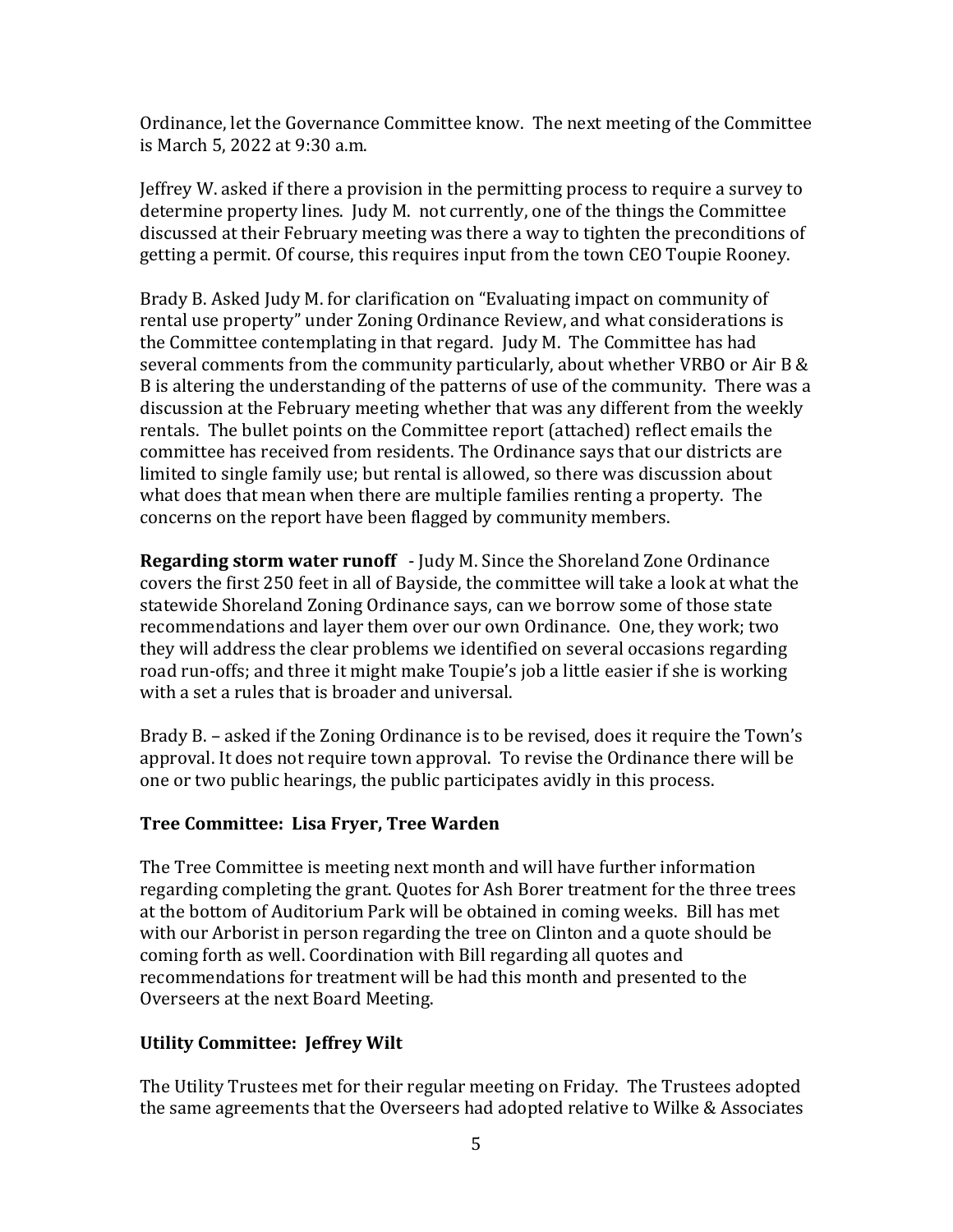and interim bookkeeping; approval of the Officer Manager position announcement and approval of Bill Paige serving as interim Officer Manager.

Discussed the issue of elevated BOD and is it related to capacity or is it related to the way we operate the system. Casey Brown, Utility Trustee, is a scientist and he is able to ask a different level of questions and is working with our Utility Superintendent trying to get to the bottom of this issue.

The Trustees are recommending a public hearing on March 26, to discuss the six month moratorium. The Utility Trustees only have the authority to approve a six month moratorium, which can be extended for an additional six month period. The moratorium sends a message to the DEP and government agencies that we work with on a regular basis that the Village is trying to understand and get their arms around this problem.

Judy M. – The report for the performance for December & January show no violations.

## **Infrastructure Committee: Steve Kazilionis**

Steve K. made a motion to confirm **Pleasant Lane** as a walkway and notify abutters that it will be closed to vehicular travel in the winter and will not be plowed seconded by Judy M.

Judy M. - Noted that residents Paul Foley Stelmack, Pleasant Lane, and Lloyd & Dorie Stills, Auditorium Park, were in attendance virtually and have not had the opportunity for their input. Steve K. withdrew his motion. Janae N. asked all abutters to email the office with their comments and concerns about the discussion regarding Pleasant Lane.

There is the issue of encroachment on Village walkways that are not well marked and are used for parking or property access without permission Steve K. moved that we prevent vehicular access to three **village walkways** by boulder placement. 1) Stable Row; ) Location of the "old jail" (upper Griffin St.); 3) the walkway on North Avenue between Chris Maseychik and Paul Overgaag.

Judy M. – She is concerned that the property on North Avenue is not shown on the Greenlaw Plan as a walkway. It is shown as a numbered lot. We have confirmed that the Village owns that numbered lot but there is confusion between two surveys, one final and one preliminary as to the width of that lot. There is not enough evidence today that it is a walkway, it is indistinguishable.

Steve K. amended his motion, seconded by Judy M., to prevent vehicular access on two village walkways: Stable Row and the "old jail" on upper Griffin Street. (lot 32).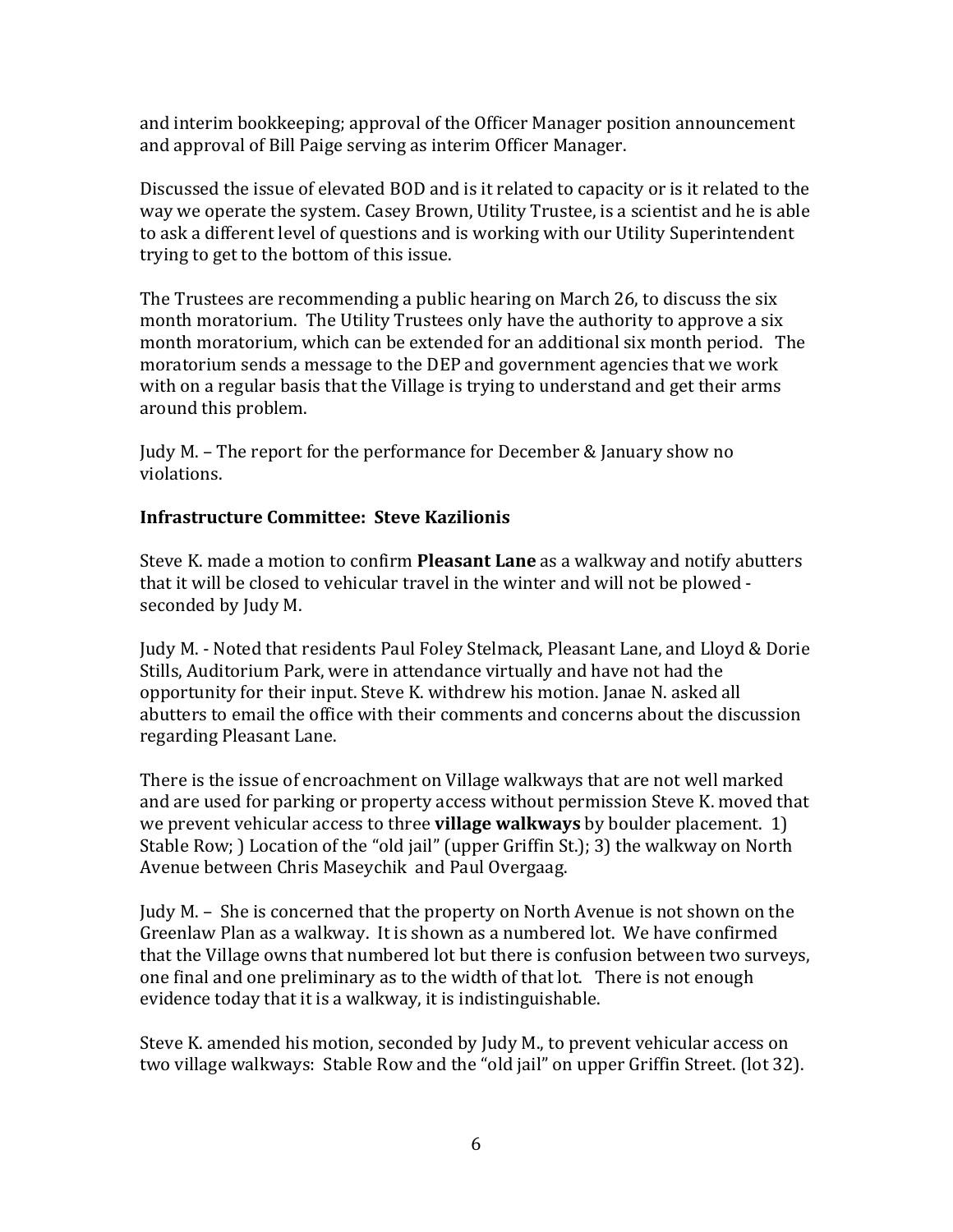Much discussion ensued regarding the pros and cons of boulder placement or use of signage. Viki M. – Regarding the "old jail" walkway (lot 32 on the Greenlaw Plan) there is no evidence of abuse. It is a way to access her property and does not feel the need to place a boulder there. Jeffrey W. is in agreement with Vicki M. that it was not necessary to place a boulder on the walkway. However, there are encroachment issues throughout the village and the Village must be consistent in the way they handle these issues.

Steve K. reminded the Overseers that these are motions to provide direction for the Infrastructure road plan going forward. Voted – Two opposed, Vicki Matthews & Jeffrey Wilt. The Motion carries. The infrastructure will investigate options for walkway marking and closure.

Steve K. made a motion to designate West Street as a seasonal access road to be closed during the winter, seconded by Judy M. Judy M. endorsed the motion as West Street is not used by residents during the winter.

#### Voted – Unanimously passed

Michael T. asked about a plan to address the crushed store that has been plowed up by the seawall. Janae N. referred this to the Infrastructure Committee to see what solution they propose.

## **Safety Committee: Michael Tirrell**

Seasonal Staff Update: Danny Ryosa is returning as a full-time **police officer** and an effort is underway, thru the Personnel Committee, to recruit someone to work on a part time basis to largely cover Danny's days off.

**Lifeguards**: Reached out to both Thomas and Ronan. Ronan has made a commitment for the season, days etc. will be worked out. Thomas needs a bit more time before he can commit. He definitely wants to return and will be in touch at the beginning of March. Thomas's younger sister is potentially a candidate for a lifeguard position.

Every year at the beginning of the season, there is always heightened concern about speeding and enforcement, issuing warnings and tickets. We have a **Speeding Subgroup** looking at what we might come forward with recommendations in the years ahead. This includes, speeding signs, speed bumps, crosswalks, etc.

The Personnel Committee is looking into the enforcement of the Parking Ordinance.

The Committee is talking whether to update the "Bayside Safety Guide" and the possibility of a "Safety Day".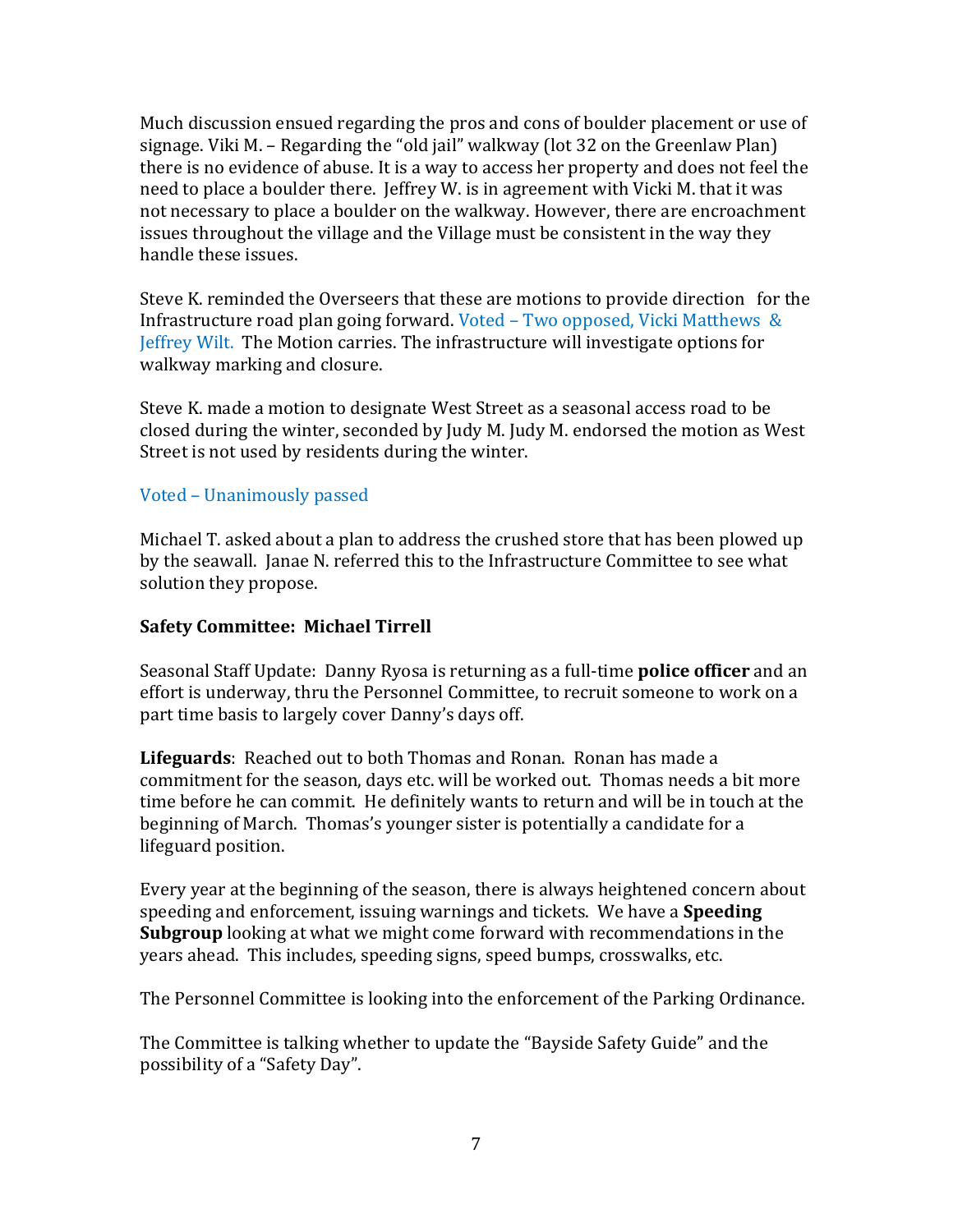The Safety Committee will get together with the Waterfront Committee to do some integrated signage on the waterfront.

# **Waterfront Committee: Ieffrey Wilt**

Jeffrey W. made a motion, seconded by Judy M. to increase personal watercraft and dinghy fees as previously proposed to include: \$15.00 for small personal watercraft; \$25.00 for dinghies and an increased fee on each application of \$5.00 for individuals who are not residents of the Village or the Town of Northport.

Judy M. made a motion, seconded by Brady B., to add *"who are not property owners in the Village and/or residents of the Town of Northport."*

# Voted – Unanimously passed

The Committee recently met to specifically talk about signage they have some recommendations that they will get together with the Safety Committee to formalize.

# **Communications Committee: Lisa Fryer**

The Committee is now meeting weekly and working hard on adding information on the website and keeping it updated. The Google Calendar is now up and running where the meetings will be posted. Our next priority is to get the Google Alerts up and running and addition of a Pay Pal on line.

# **Personnel Committee: Janae Novotny - No Additional Report**

# **Playground Ad Hoc Committee: Brady Brim‐Deforest**

Fundraising activities continues. Presently, we have raised just over \$23,000, leaving a fundraising gap of \$14,000-\$15,000. They have been successful in soliciting donations for the upcoming Auction which will be up and running next week.

The Maine Community Foundation has a Grant that would be applicable to our fundraising efforts for the playground. One of our Committee members, Paul Hamlin, has drafted a Grant.

Brady B., moved, seconded by Judy M., that the Overseers approve submitting the Grant to the Maine Community Foundation to help fund up to \$2500.00 of the overall budget.

# Voted – Unanimously passed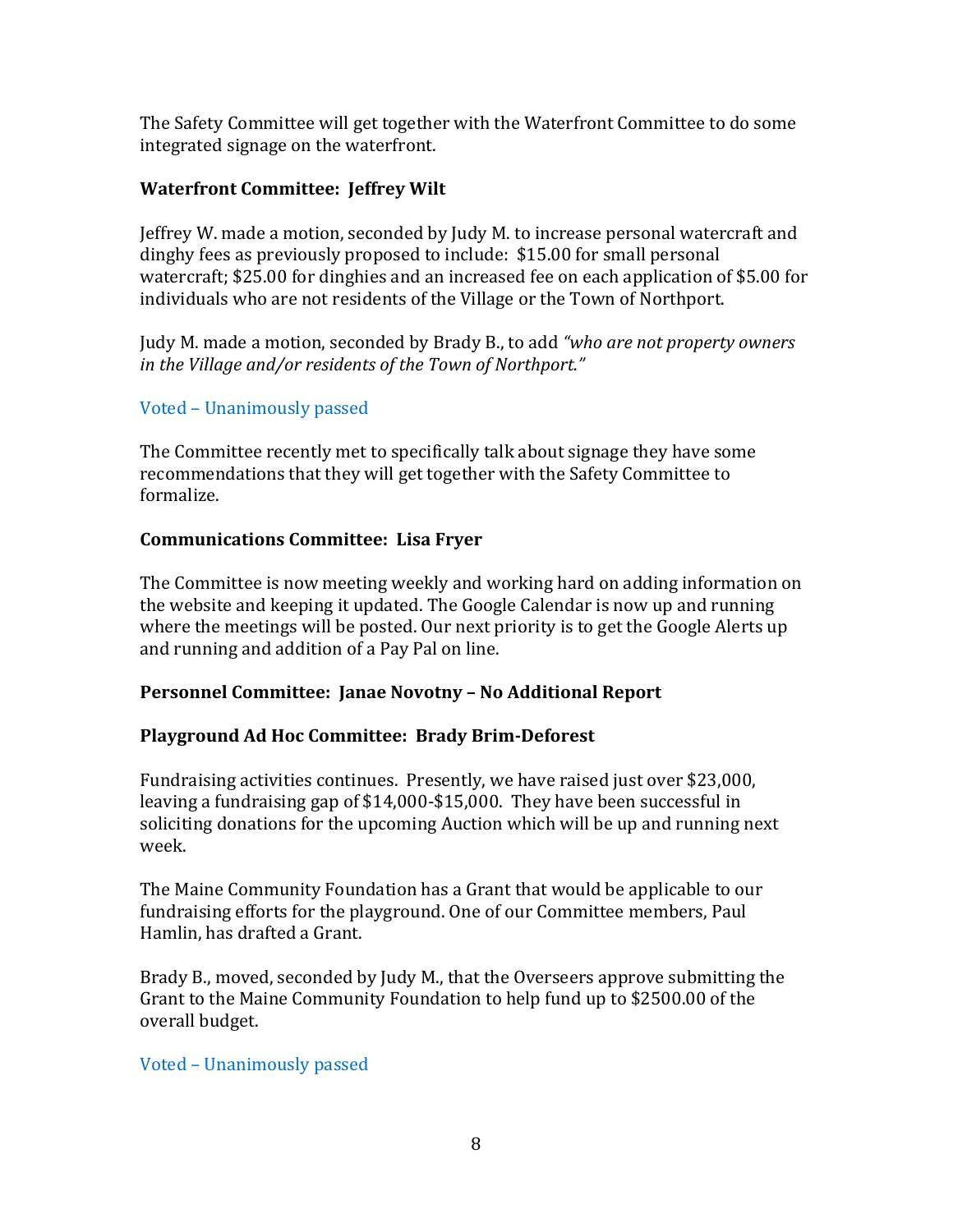# **Ad Hoc Parking Committee: Vicki Matthews (Report & Recommendations Attached, Map)**

The Committee decided against painting paved areas, Main Street, Maple St./Ruggles Park indicating "No parking". The painting will need to be done every two years. The Committee felt it would cost too much money and maintenance so they are recommending "No Parking" signage at the top of Park Row on the right, by the kayak storage and on Bay Street, about midway along the Blaisdell Park border.

Vicki M. made a motion, seconded by Jeffrey W. that the Overseers approve the signage, as presented, for Park Row, Main Street, Maple/Ruggles Park, Main on Sea Street near the upper border of Blaisdell Park. Also, the "No Parking" sign down by the seawall. This recommendation includes numbers 3 through 9 on the attached Parking Recommendations.

Discussed ensued. The Committee will continue discussion on Items 10-11.

## Voted – Unanimously passed

Final pricing for signage and installation is to be determined and approved. Estimated at \$1,200, to be expensed to the road maintenance budget.

# **Technology Officer Report: Brady Brim‐Deforest**

NVC has been officially granted the "nvcmaine.gov" domain. We are in the process of actually setting up paying servers. Will get with the Communications Committee to talk about the transition. Wendy H. had expressed concerns around the lack of an approach to security. Hopefully, at the March meeting there will be recommendations in order to improve our security posture.

## **President's Report: Janae Novotny**

Janae N. appointed Brady Brim-Deforest to the Finance Committee. Currently, there is only one Overseer on the Committee appointing Brady B. as the second Overseer will be a help to Judy M. on the Committee work.

Received a request from Brynna Ledger, 1 North Avenue, to hold a Bayside youth craft fair (ages 4-16) on Sunday, August 7 from 11:00 a.m.-2:00 p.m. in Ruggles Park.

Judy M. made a motion, seconded by Jeffrey W., to approve the craft fair Sunday August 7 from 11:00 a.m. – 2:00 p.m. subject to their commitment to clean-up and be responsible for any trash removal.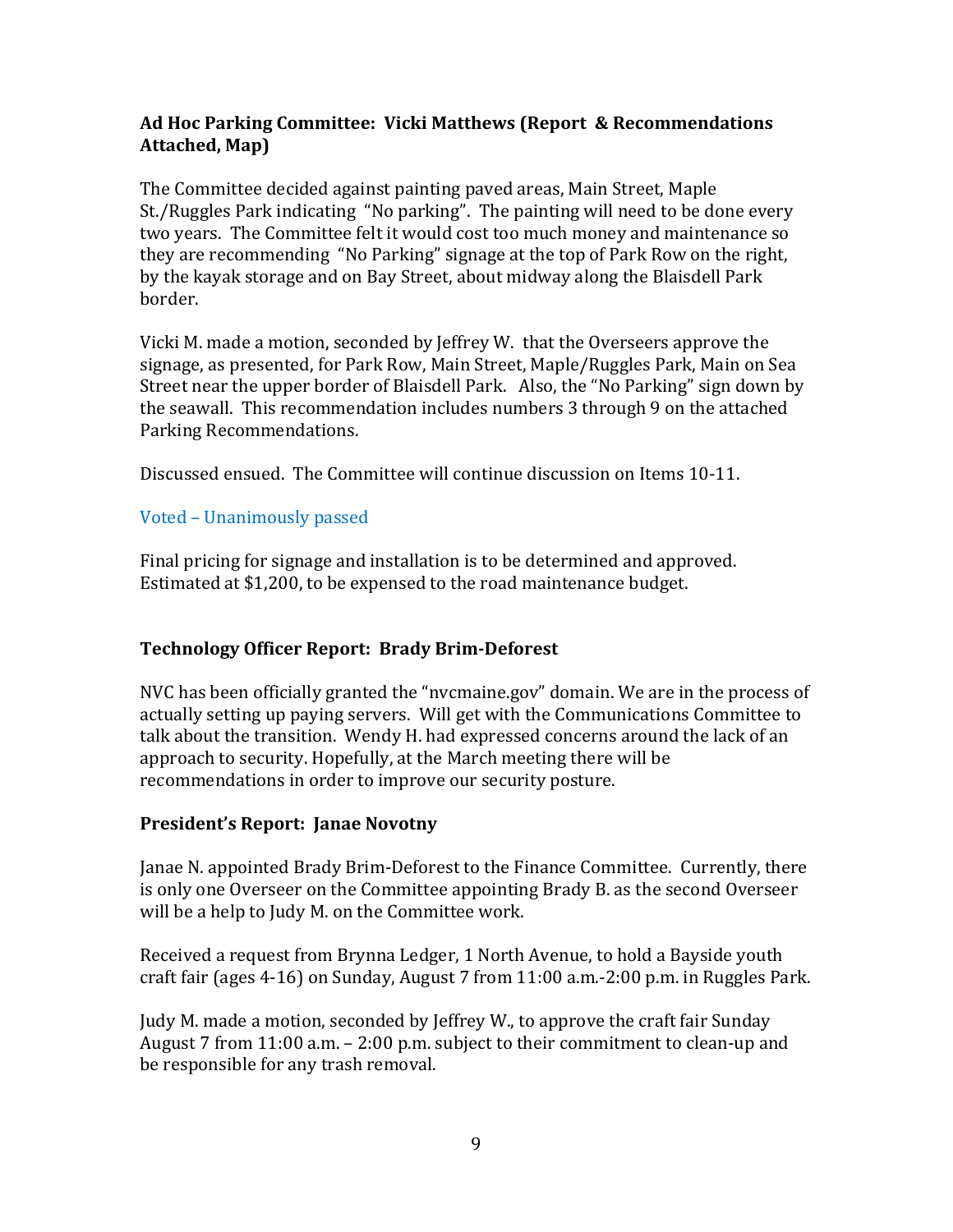They would like to block off the area on lower Maple from the Blair Agency to the Yacht Club for the fair. Discussion ensued. Jeffrey W. – There may be a conflict with the Yacht Club regarding a Walter Down's Race. With so many variables, Janae N. will contact Brynna L. to let her know further input from the Yacht Club is needed.

Judy M. withdrew her motion pending additional discussions with Brynna.

Janae thanked Bill P. who has stepped up and has been more than a significant help in his role as Interim Office Manager.

She will attend the Town of Northport tomorrow, February 14, in Jeffrey's stead.

If any of the Overseers' need office staff help please direct the request to the office email. office@NVC.org. This email is read by at least three people in the office, and is more likely to get a timely response.

Judy M. meant to include with the Governance Committee report that the attorney, Jeremy Marden, representing Mr. Overgaag's family had reached out to her regarding policies for use of our public lands. Jeremy M. emailed her approximately two weeks ago asking if anything had been done. She informed the attorney that the Governance Committee is in the process of making recommendations.

# **Public Comments:**

**Blair Einstein**, 24 Bay Street, it appears that based on the Map attached to the Parking Recommendations there is no parking in front of the Blair Agency. Judy M. said the revised Map shows two parking spaces across from the Blair Agency. Blair thanked Judy and the Parking Committee.

**Rachel Rosa,** Auditorium Park wanted clarification regarding the location of the Ash Trees in Auditorium Park. Lisa F. stated they are located at the bottom of Auditorium Park near the stairs.

Looking at the Tax Map for her property, the right of way shown on the Tax Map appears to be incorrect. Judy M. told her the deed records show where the correct right of way is…the Tax Map has not been updated by the Town of Northport.

She questioned what are the dinghy and kayak fees used for. Jeffrey W. said they are put into the General Fund.

**Paul Overgaag**, 1 North Avenue, said he would coordinate with Bill P. regarding the plowing of Merithew Square. Bill P. thanked him.